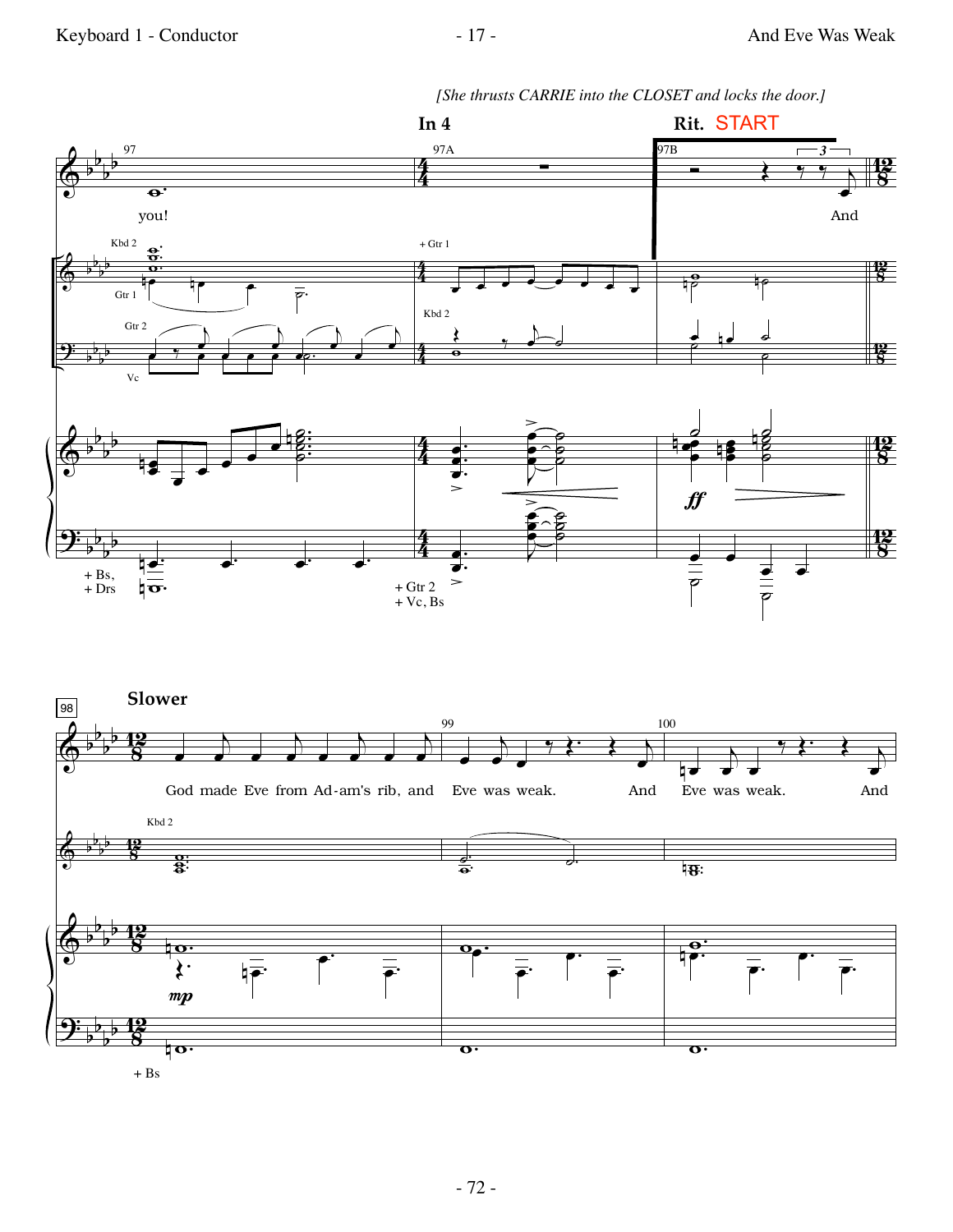Keyboard 1 - Conductor - 18 - And Eve Was Weak

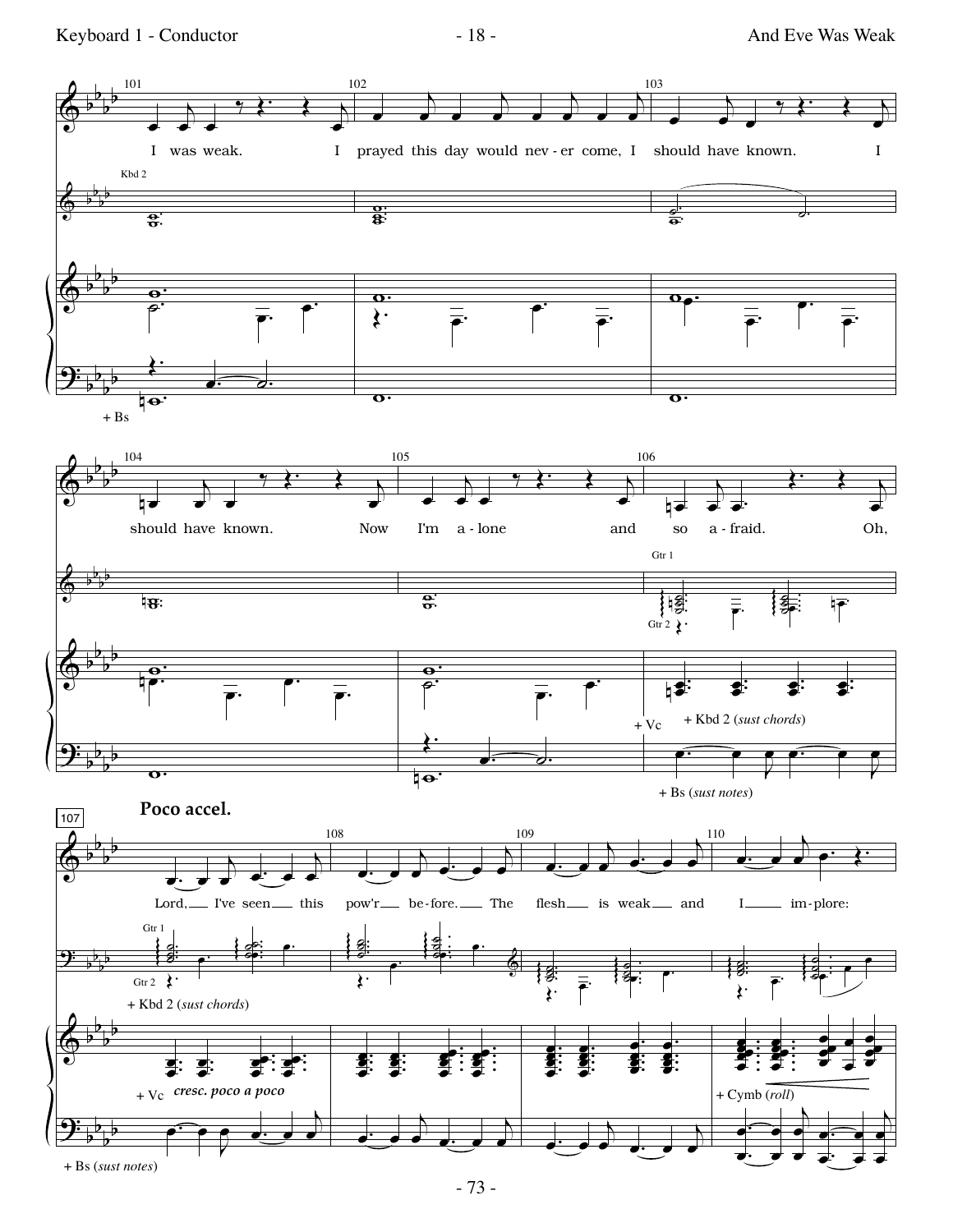





 $-74-$